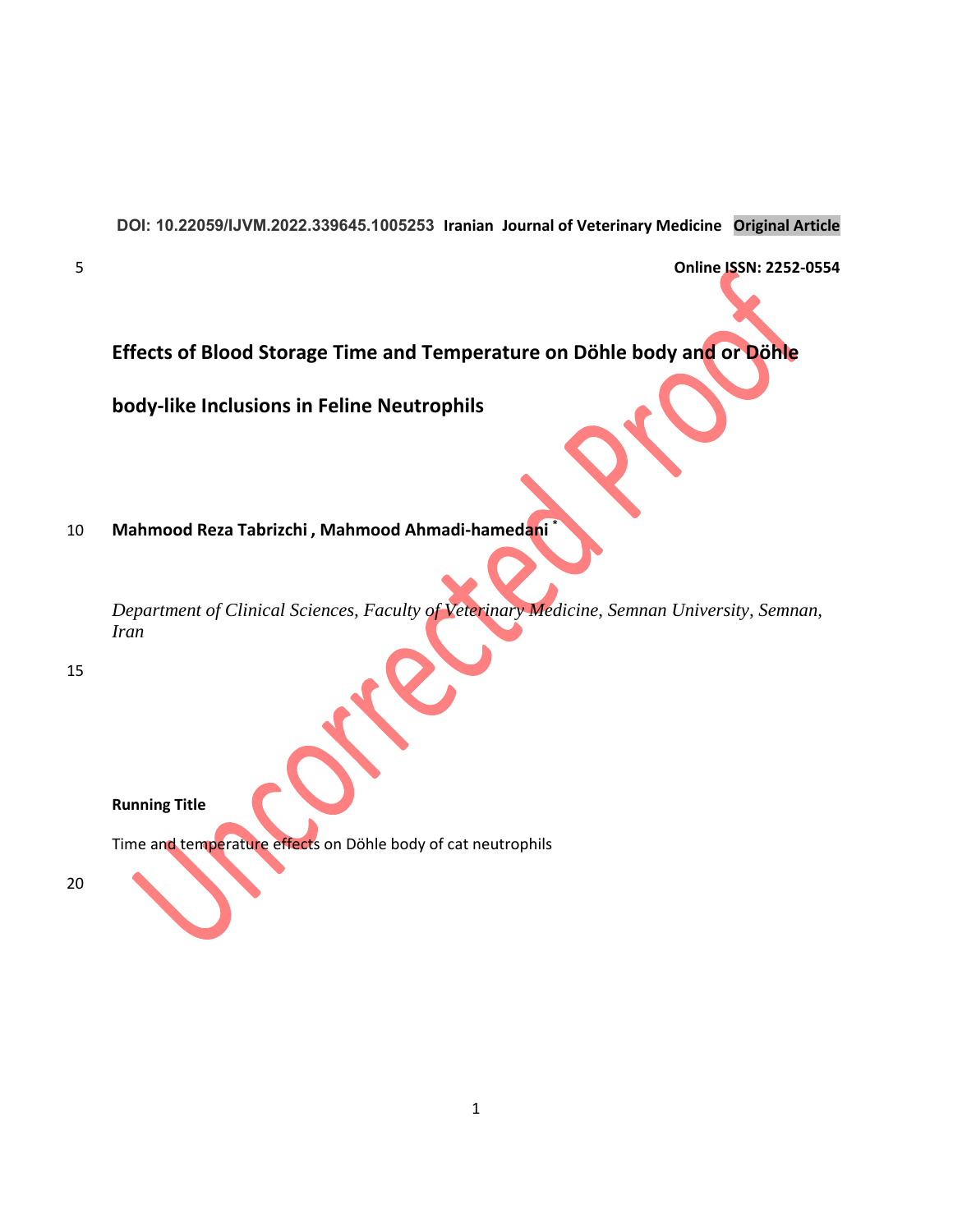

**BACKGROUND:** The clinical significance of detecting Döhle body inclusions in cat neutrophils as one of the most relevant toxic changes has necessitated the study of pre‐analytical factors such as temperature and blood storage time on the formation of these changes. **OBJECTIVES:** The present study sought to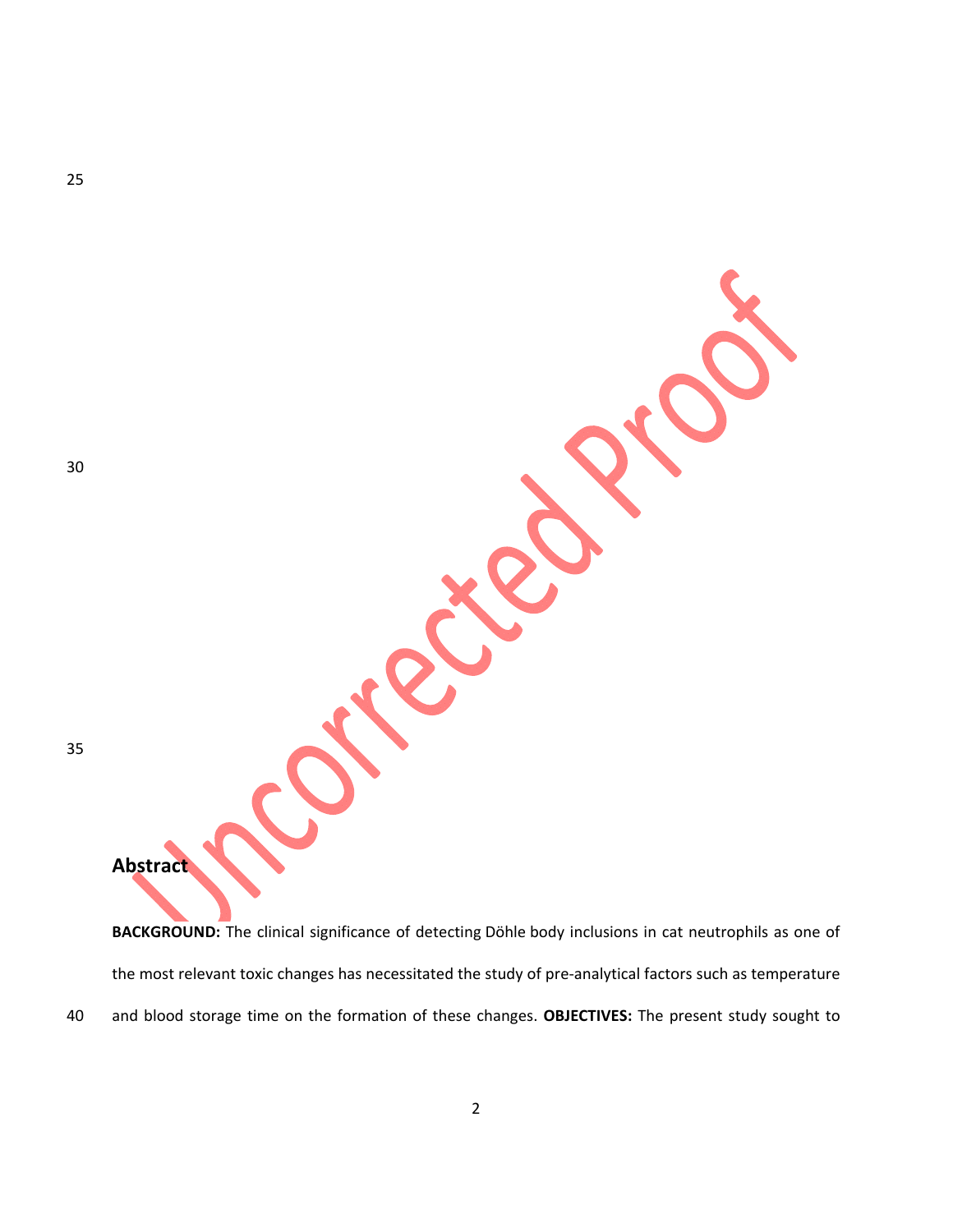investigate the impact of blood storage time and temperature on Döhle or Döhle‐like inclusions in cat neutrophils.

**METHODS:** EDTA blood samples were obtained from eight cats without evidence of Döhle inclusions on fresh blood smears (T0). Samples were stored at room temperature (RT) and 4°C, as routine storage

45 temperatures of samples in the laboratory. Smears were prepared 2 (T2), 4 (T4), 8 (T8), and 24 (T24) hours following the blood draw for each storage condition. Döhle or Döhle-like inclusions were assessed on each smear randomly selected.

**RESULTS:** The percent of neutrophils with Döhle or Döhle-like inclusions in T8 and T24 increased significantly at RT and 4 °C, respectively (*P*< 0.001), in comparison with T0. The smears prepared from

50 blood samples stored at RT contained more neutrophils with Döhle or Döhle-like inclusions than 4 ° C. A significant difference was not found in the percent of neutrophils with these inclusions between the two temperatures at any of the storage times.

**CONCLUSIONS:** The development of Döhle body-like in cat neutrophils occurs when the analysis is delayed, especially at higher storage temperatures, and may affect diagnosis and clinical decisions.

55 Therefore, the blood smears should be prepared as soon as the blood is drawn to reduce pre-analytical changes.

# **KEYWORDS**

Cat neutrophils, Döhle bodies, Döhle body‐like inclusions, Temperature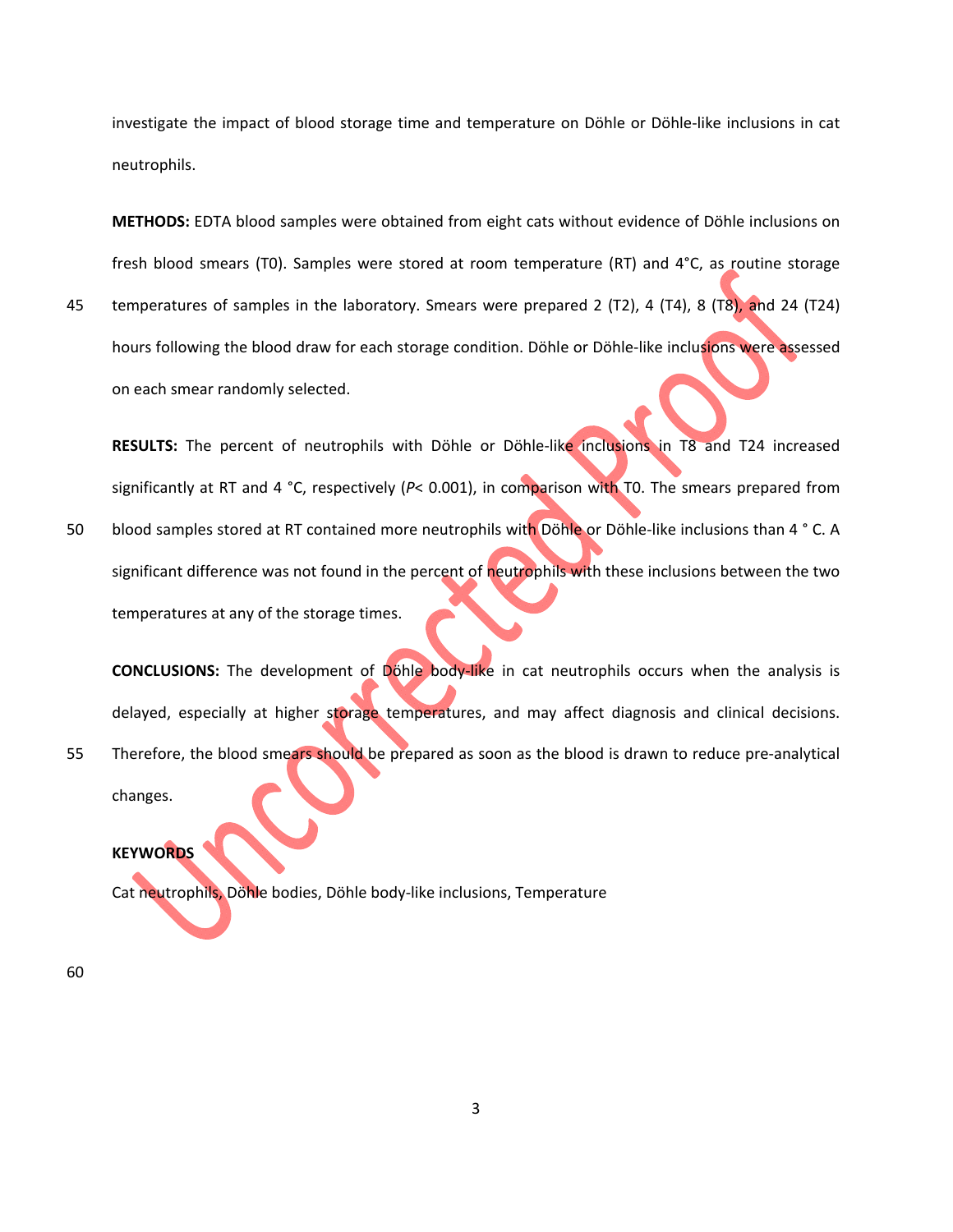### **Introduction**

A toxic neutrophil is a neutrophil that exhibits certain specific morphologic abnormalities on 65 Romanowsky‐stained peripheral blood smears. The changes occur in bone marrow during the maturation process or in association with certain diseases. The most prominent cytoplasmic changes are Döhle bodies, basophilia, toxic granulation, and vacuolation. Nuclear changes and changes in cell size and shape also can occur. Döhle bodies are seen in neutrophils of healthy cats (Gori *et al.,* 2021). In other species, Döhle bodies are seen in animals that exhibit signs of illness and represent toxic change. 70 In neutrophils and their precursors, Döhle bodies are bluish, angular inclusions in the cytoplasm. These structures are retained aggregates of the rough endoplasmic reticulum (Harvey, 2017).

Döhle bodies are more sensitive in human and feline hematology than cytoplasmic vacuolation in diagnosing bacterial infections (Lima *et al.,* 2010). Other researchers found that small and dotted blue Döhle body-like inclusions formed from the accumulation of a rough endoplasmic reticulum or 75 ribosomes and were seen in neutrophils in cats that had no clinical signs of inflammation. These components appear to be a false secondary alteration due to prolonged or improper storage of the samples. Since toxic changes in the neutrophils of cats, including Döhle bodies, are clinically significant, it is necessary to know about pre-analytical factors such as storage time and temperature that may cause artificial changes and misdiagnosis of true toxic changes (Aroch *et al.,* 2005). This study aimed to 80 determine the effects of time and temperature on the development of Döhle or Döhle-like cytoplasmic inclusions in the neutrophils of clinically healthy cats.

**Materials and methods**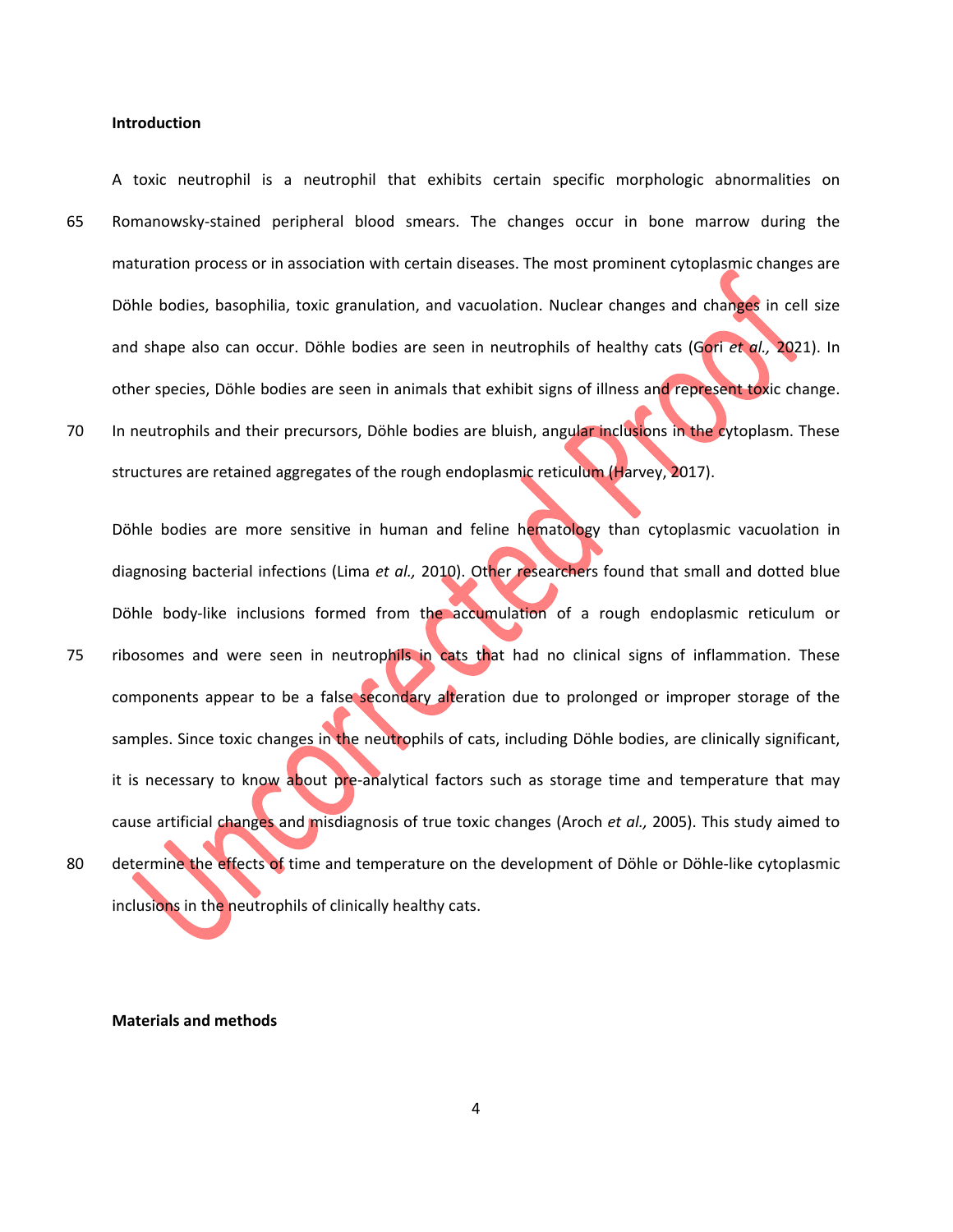The study protocol was approved by the local animal research ethical committee at Semnan University

85 of Veterinary medicine. Informed consent (either verbal or written) was obtained from the owner or legal custodian of all animal(s) described in this work for the procedure(s) undertaken.

Eight clinically healthy male cats (DSH and Persian, 4 of each breed with an age range of 2 to 4 years), without any clinical history of anemia and inflammation, were selected from cats referred to the Semnan University Veterinary Teaching Hospital (SUVTH) for this study. Two milliliters (2 ml) blood

90 samples for a CBC were obtained in potassium EDTA-containing tubes (Non-vacuum K2EDTA, FARTEST, IRAN) and examinations were performed within 15 minutes of sample collection (to avoid EDTA storage artifacts) by Celltac Alpha MEK‐6500K analyzers (Nihon Kohden) for the use of the most common animal types, including dog, cat, cow, and horse.

One blood smear for differential leukocyte counting and morphologic evaluation was prepared 95 immediately after blood collection and was considered as baseline time (T0). Three Eppendorf tubes were considered for each temperature, and 150 µl of blood were added to each tube. Blood smears were prepared from tubes stored at RT (22±3  $^{\circ}$ C) and refrigerator temperature (4 °C) after 2, 8, and 24 hours, and they were stained with Giemsa. There were 56 blood smears (6 blood smears per cat for 2, 8, and 24 hours and one smear was also prepared for time zero). Each blood smear was evaluated to 100 determine Döhle bodies or Döhle body-like inclusions.

Döhle body-like inclusions are defined as a small dotted, intra-cytoplasmic inclusion of light blue-gray (Boudrax *et al.,* 2010). Döhle bodies were considered larger intracytoplasmic inclusions, light blue‐gray, elliptic to amorphous (Takeuchi *et al.,* 2010), counted as 100 neutrophils per slide, and the percentage of neutrophils with Döhle or Döhle‐like cytoplasmic inclusions was recorded.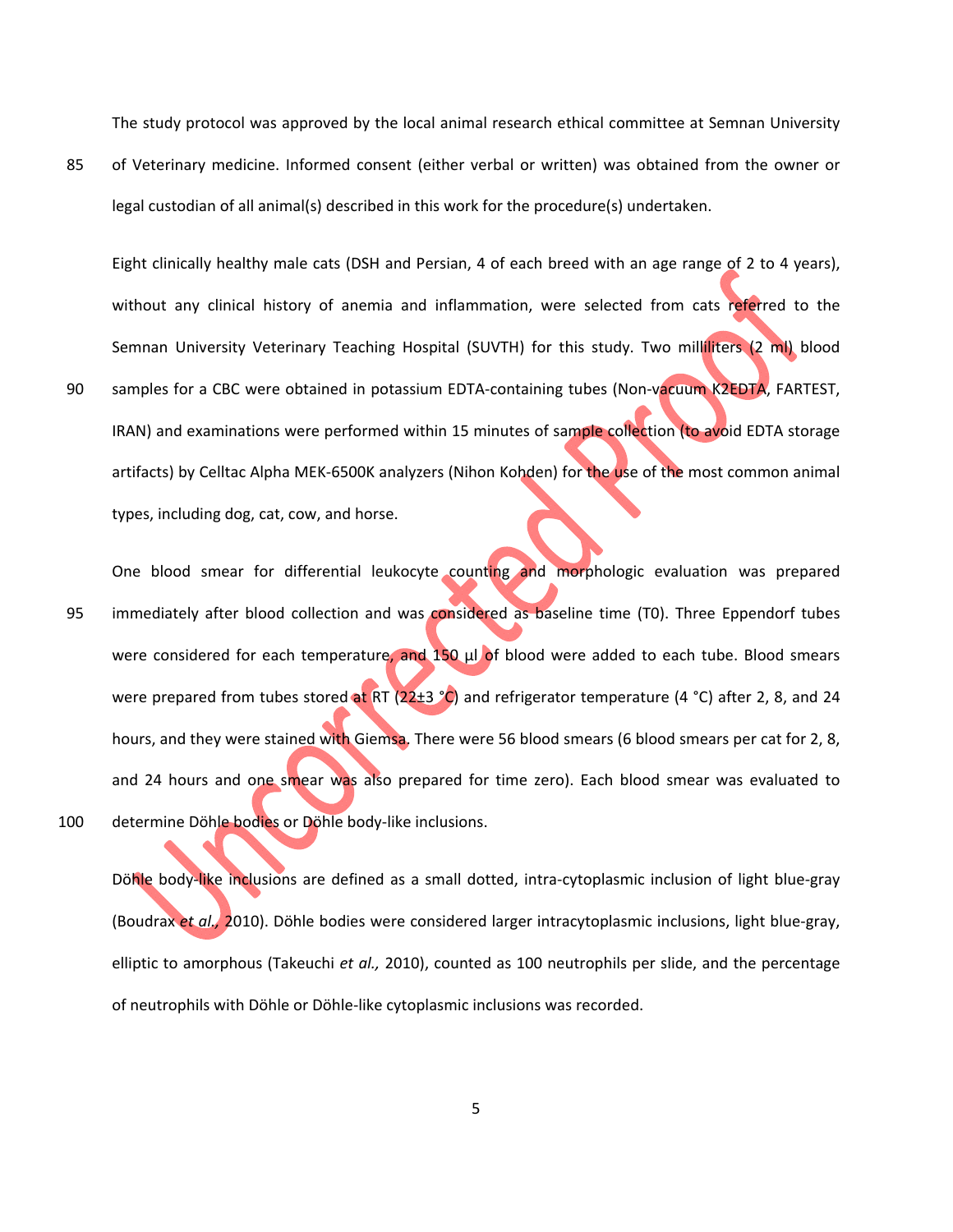- 105 Statistical analysis was done by SPSS statistical software. First, to normalize the data distribution, their logarithm was calculated. Then the results of the percentage of neutrophils with Döhle body-like inclusions or Döhle bodies between two groups of temperature storage (RT and 4  $^{\circ}$ C) and for each storage period (2, 8, and 24 h) were compared by linear method for repeated measure. The Benjamini-Hochberg method was used to correct the 5 % alpha level for multiple pairwise comparisons,
- 110 and P-values less than 0.001 following correction of 5% alpha level, were considered statistically significant.

## **Results**

Neutrophils with Döhle (Figure 1) or Döhle-like cytoplasmic inclusions (Figure 2) were observed in most blood smears. The blood smear examination of all cases, with the exception of cases 1 and 4, prepared 115 from blood stored at RT, showed that the percentage of neutrophils with Dohl or Dohl-like inclusions in 24 hours was more than 8 hours. (Figure 3), the percentage of neutrophils with Döhle body-like inclusions was higher than Döhle bodies at both temperatures. The percentage of neutrophils with Döhle bodies or Döhle body-like inclusions in T8 and T24 increased significantly for RT (P< 0.001) and 4 °C (*P*< 0.001) compared to T0, respectively (Table 1). The percentage of neutrophils with Döhle or Döhle‐ 120 like cytoplasmic inclusions in blood samples stored at RT was more than 4 °C. No statistically significant difference was observed in the percentage of neutrophils containing Döhle bodies or Döhle body-like inclusions between the two storage temperatures in samples T2, T8, and T24 (Table 1).

# **Discussion**

An integral part of a hematological evaluation is the accurate identification of neutrophil cytoplasmic 125 inclusions. Among the most common cytoplasmic inclusions observed in cat neutrophils are Döhle or Döhle-like cytoplasmic inclusions. Though, other cytoplasmic inclusions of neutrophils in cats include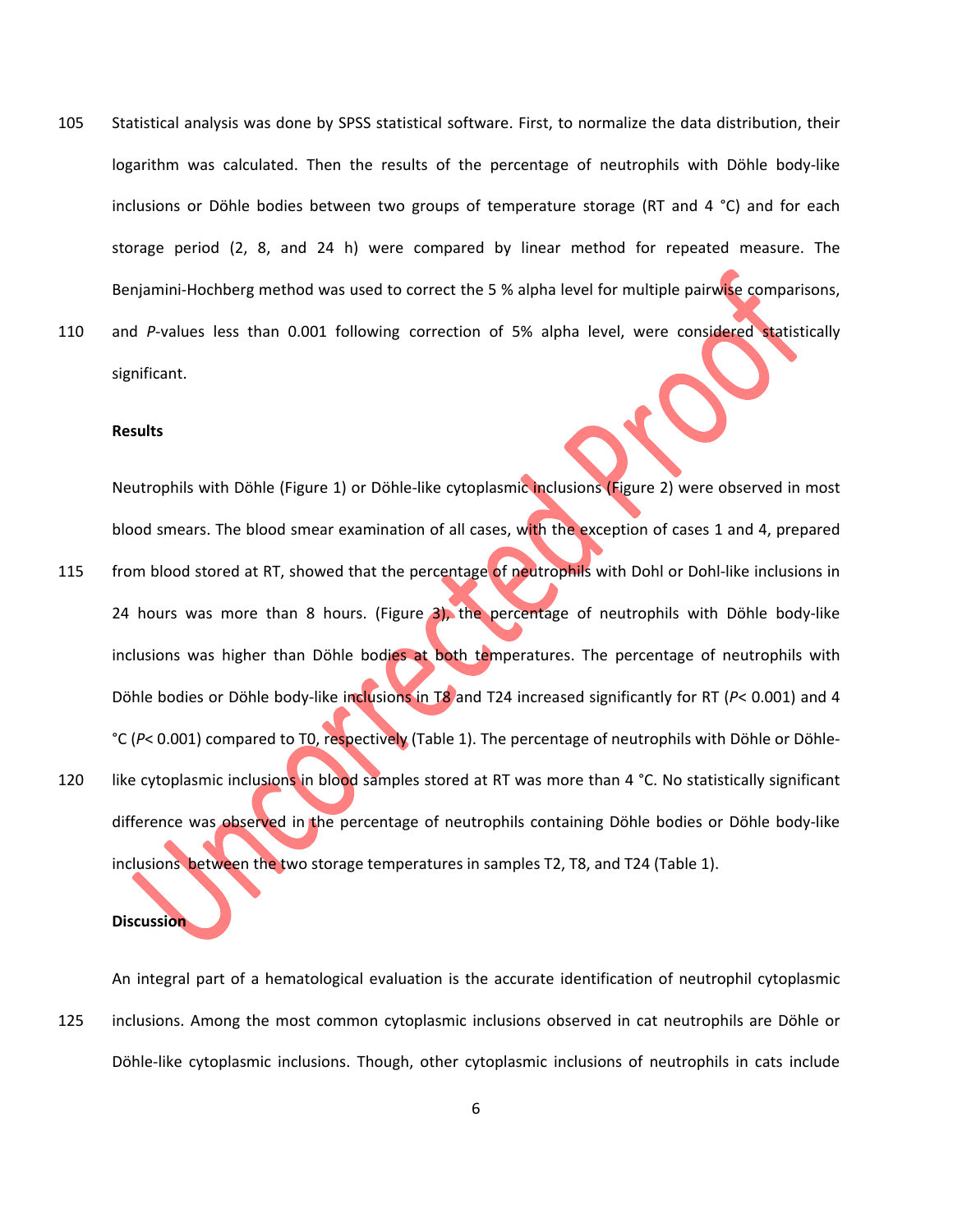storage lysosomal granules includings mucopolysaccharidosis VI, VII, and gangliosidosis GM2, red granules in Birman cats (Gough *et al.,* 2018), and other cat breeds, pink‐purple granules in Chediak‐ Higashi syndrome (Bauckley *et al*., 2020*)* large blue thread‐like inclusions in May‐Hegglin anomaly 130 (Flatland *et al.,* 2011). Misdiagnosis of leukocyte inclusions is associated with serious clinical

consequences, including misdiagnosis, incorrect treatment, and poor prognosis.

The manifestation of Döhle or Döhle-like cytoplasmic inclusions in cat neutrophils in the present study (Figure 1) increased after 8 hours of blood sampling relative to baseline time at both room and refrigerator temperatures. This increase with a steeper slope in most samples kept at room 135 temperature, except for the first and fourth samples, reached its highest percentage in 24 hours. While at refrigerator temperature, the slope of increasing the percentage of neutrophils with Döhle-like bodies

or inclusions was milder. It must be mentioned that the increase in the percentage of neutrophils with Döhle-bodies or Döhle body-like inclusions at room temperature was more significant than the temperature of the refrigerator. This finding was consistent with the results of a study by 140 Bau‐Gaudreault *et al*. (2019) which examined the impact of duration and maintenance on toxic or semi‐ toxic changes in neutrophils of dogs. As the results of Table 1 revealed, there was no statistically

between the RT and refrigerator temperatures during storage times of 2, 8, and 24 hours.

significant difference in the percentage of neutrophils with Döhle or Döhle-like cytoplasmic inclusions

Since the actual toxic change in bone marrow neutrophils occurs before diffusion into the peripheral 145 blood (Takeuchi *et al.,* 2010), the nature of the Döhle body-like inclusions observed in the present study is uncertain. The inclusions are thought to result from accumulated rough endsoplasmic reticulum or ribosomes over time, in which case the cells become more permeable to staining, either as a result of the staining of previously invisible organs, or as a result of the destruction of existing organs. Evaluation of these smears by electron microscopy can significantly help to clarify their origin. Blood smears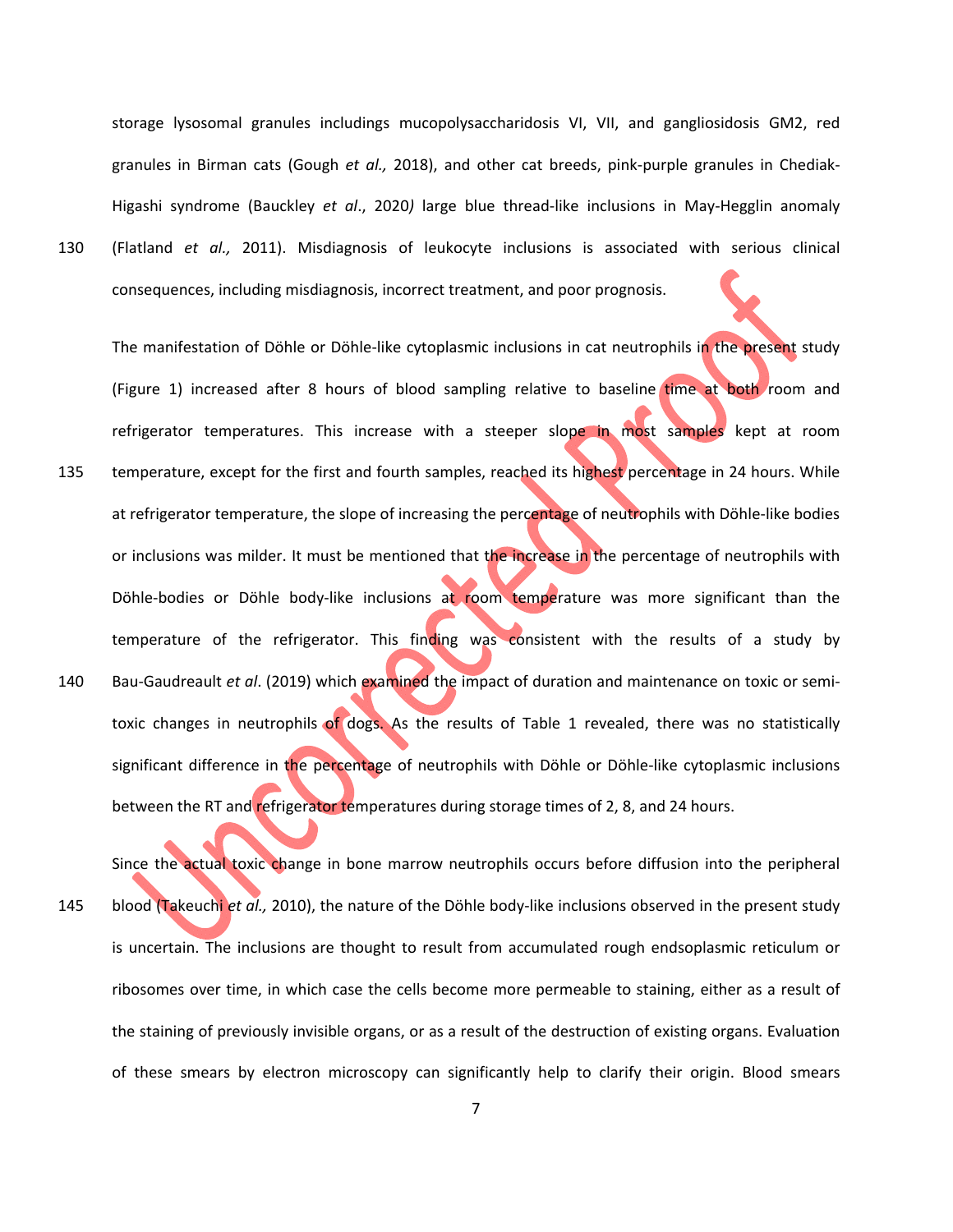150 assessment to evaluate toxic neutrophil changes is a cheap, fast, simple, and accessible process that indicates the infectious and metabolic diseases in cats. Observation of toxic neutrophils is a significant diagnostic finding and an aid in patient evaluation, disease course, length of hospital stay, and treatment planning. In cats, unlike dogs, toxic neutrophils were not associated with higher mortality (Gori *et al.,* 2021). Various reports have shown time- and temperature-dependent changes in erythrocytes, white 155 blood cells, platelets, and automatic and manual CBC markers in cattle (Ihedioha *et al.,* 2007), laboratory animals, dogs, sheep, goats, horses, turkeys, and sea lions (Hadzimusic *et al.,* 2010). The time delay between sampling and sample analysis is when blood samples are sent to reference laboratories or when the analysis cannot be performed easily, affecting the quality of the analysis. Ameri *et al.* (2011) found that although most changes in the blood tests of monkeys, rabbits, mice, and rats when the 160 sample was stored at 4 °C were clinically insignificant, the best way to test the blood of these animals is to process the blood promptly, preferably 1 hour after blood collection. In the present study, no other toxic changes such as basophilic cytoplasm and foamy vacuolation were observed in feline neurophiles. Perez-Ecija et al. (2020) found that increased basophilia and foamy vacuolation of the neutrophil cytoplasm in the smears within 1 hour of blood collection indicated inflammatory disease in donkey 165 blood. Regarding the slight increase in foamy vacuolation that occurs over time in EDTA, the prominence of moderately vacuolated neutrophils in the smears that occur a few hours after blood collection is questionable. Though, moderate or severe foamy vacuolation should be considered clinically.

# **Conclusions**

170 Based on the current study, morphological changes in neutrophils of healthy cats developed in vitro in addition to Döhle or Döhle -like cytoplasmic inclusions, including low foamy vacuolation, without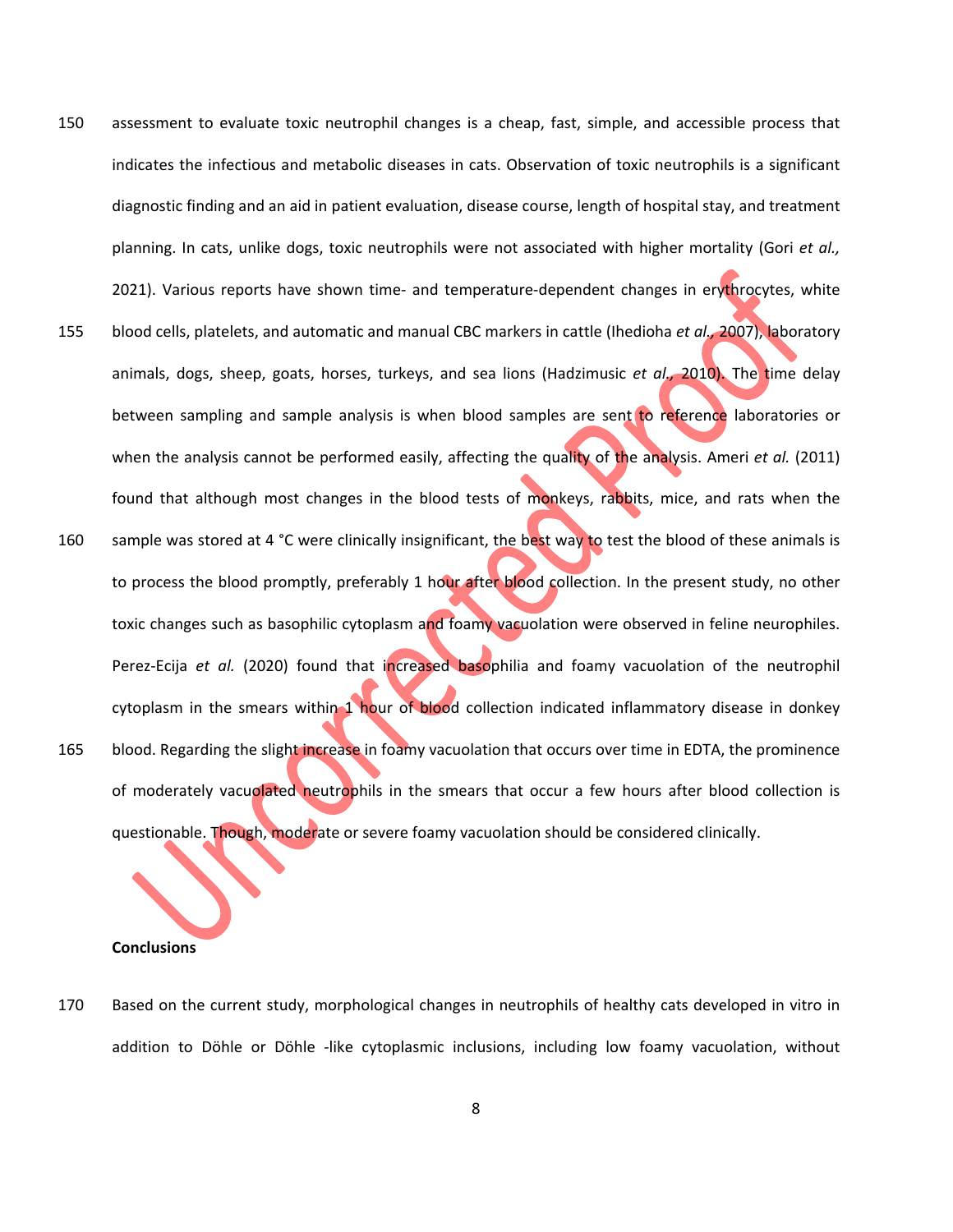cytoplasm basophilia, which were different from neutrophils associated with severe inflammation. Therefore, determining the interpretation of toxic changes in cat neutrophils is affected by storage conditions and time. Hence, it is suggested that a freshly prepared blood sample be sent to the

175 laboratory immediately after blood sampling with a blood sample stored at 4 °C. It is also recommended that the time and date of the blood sampling be clearly stated on the submitted samples

## **Conflict of interest statement**

The authors declared no potential conflicts of interest with respect to the research, authorship, and/or

publication of this article.

180

## **References**

- Ameri, M., Schnaars, H. A., Sibley, J. R., & Honor, D. J. (2011). Stability of hematologic analytes in monkey, rabbit, rat, and mouse blood stored at 4 C in EDTA using the ADVIA 120 hematology analyzer. *Veterinary clinical*  185 *pathology*, *40*(2), 188-193. [Doi: 10.1111/j.1939-165X.2011.00304.x] [PMID: 21434958]
- Aroch, I., Klement, E., & Segev, G. (2005). Clinical, biochemical, and hematological characteristics, disease prevalence, and prognosis of dogs presenting with neutrophil cytoplasmic toxicity. Journal of veterinary internal medicine, 19(1), 190 64-73. [DOI: 10.1892/0891-6640(2005)19<64: cbahcd>2.0.co; 2] [PMID: **15715050]**
	- Bau-Gaudreault, L., & Grimes, C. N. (2019). Effect of time and storage on toxic or pseudo‐toxic change in canine neutrophils. Veterinary Clinical Pathology, 48(3), 400-405. [DOI: 10.1111/vcp.12755] [PMID: 31237714]
- 195 Boudreaux, M. K., Osborne, C. D., Herre, A. C., Rivera, E. R., & Spangler, E. A. (2010). Unique structure of the M loop region of  $\beta$ 1-tubulin may contribute to size variability of platelets in the family Felidae. Veterinary Clinical Pathology, 39(4), 417-423. [DOI: 10.1111/j.1939-165X.2010.00256.x] [PMID: 21039712]
- 200 Buckley, R. M., Grahn, R. A., Gandolfi, B., Herrick, J. R., Kittleson, M. D., Bateman, H. L., Newsom, J., Swanson, W.F., Prieur, D.J., & Lyons, L. A. (2020). Assisted reproduction mediated resurrection of a feline model for Chediak-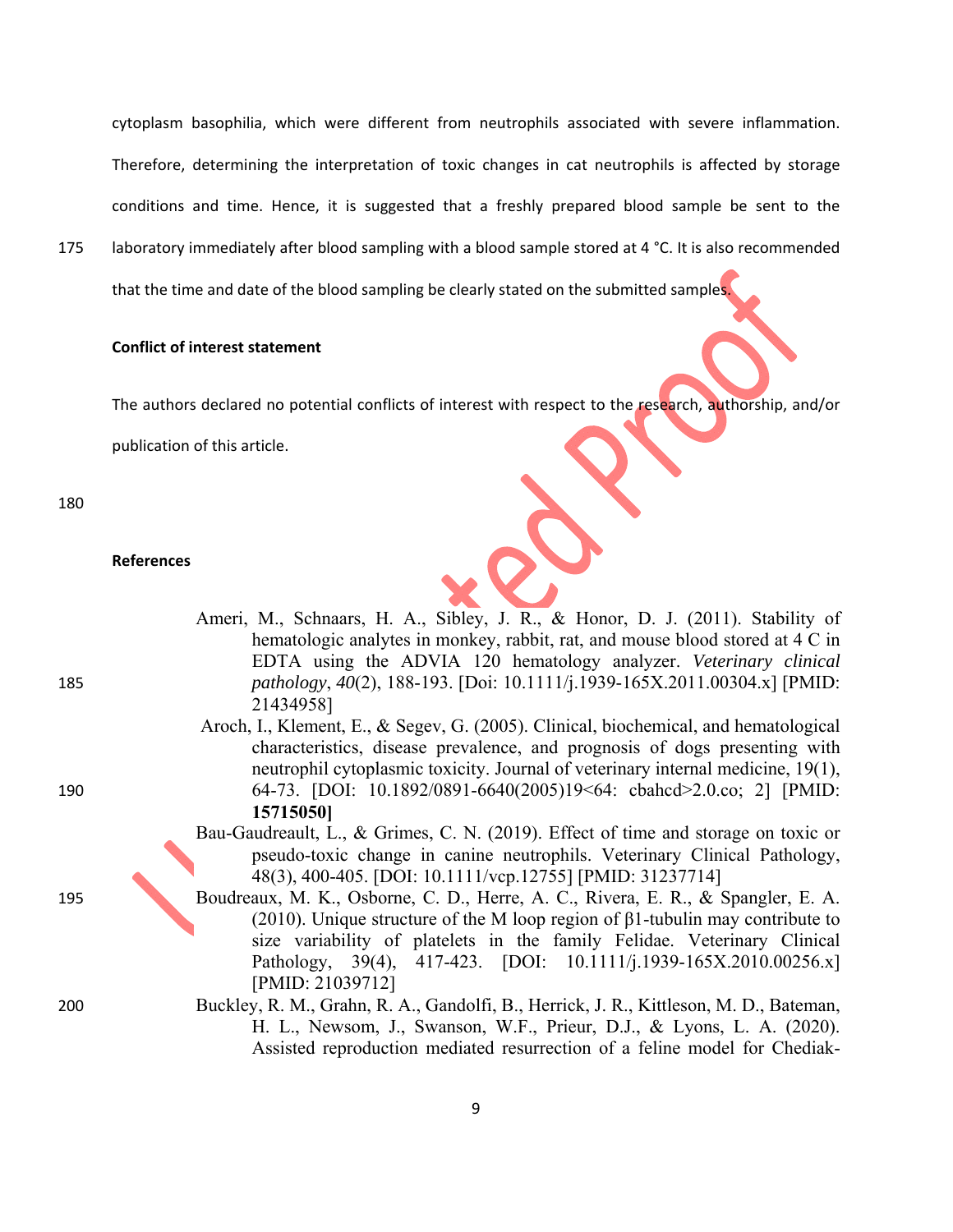|     | Higashi syndrome caused by a large duplication in LYST. Scientific reports,            |
|-----|----------------------------------------------------------------------------------------|
|     | 10(1), 1-9 [DOI: 10.1055/s-0038-1648527]                                               |
| 205 | Flatland, B., Fry, M. M., Baek, S. J., Bahn, J. H., LeBlanc, C. J., Dunlap, J. R.,     |
|     | Carrol, R. C., Kosiba, D. J., & Schleis, S. E. (2011). May–Hegglin anomaly in          |
|     | a dog. Veterinary Clinical Pathology, 40(2), 207-214 [DOI: 10.1111/j.1939-             |
|     | 165X.2011.00320.x] [PMID: 21554370]                                                    |
|     | Gori, E., Pierini, A., Lippi, I., Lubas, G., & Marchetti, V. (2021). Leukocytes Ratios |
| 210 | in Feline Systemic Inflammatory Response Syndrome and Sepsis: A                        |
|     | Retrospective Analysis of 209 Cases. Animals, 11(6), 1644. [DOI:                       |
|     | 10.3390/ani11061644] [PMID: 34206019]                                                  |
|     | Gough, A., Thomas, A., & O'Neill, D. (2018). Breed predispositions to disease in       |
|     | dogs and cats. John Wiley & Sons.                                                      |
| 215 | Hadzimusic, N., Katica, M., Muharemovic, Z., & Muanovic, J. (2010). Effect of          |
|     | temperature storage on hematological parameters of avian turkey blood.                 |
|     | International Journal of Collaborative Research on Internal Medicine & Public          |
|     | Health, 2(5), 158-166.                                                                 |
|     | Harvey, J. W. (2017). The feline blood film: 2. leukocyte and platelet morphology.     |
| 220 | feline<br>medicine<br>Journal<br>of<br>and<br>surgery,<br>$19(7)$ ,<br>747-757         |
|     | [DOLorg/10.1177/1098612X17706471]                                                      |
|     | Lima, M. L. F., Soares, P. T., Ramos, C. A. N., Araújo, F. R., Ramos, R. A. N.,        |
|     | Souza, I. I. F., Faustino, M. A. G., & Alves, L. C. A. (2010). Molecular               |
|     | detection of Anaplasma platys in a naturally-infected cat in Brazil. Brazilian         |
| 225 | of Microbiology, 41(2), 381-385 [Doi.org/10.1590/S1517-<br>Journal                     |
|     | 83822010000200019]                                                                     |
|     | Perez-Ecija, A., Buzon-Cuevas, A., Aguilera-Aguilera, R., Cara, G. D., Carlos, A., &   |
|     | Mendoza, F. J. (2020). Blood Storage Conditions Affect Hematological                   |
|     | Analysis in Samples From Healthy Donkeys and Donkeys With                              |
| 230 | Experimentally-Induced Endotoxemia. Frontiers in Veterinary Science, 640.              |
|     | [DOI: 10.3389/fvets.2020.00640] [PMID: 33134340]                                       |
|     | Takeuchi, Y., Iizuka, H., Kanemitsu, H., Fujino, Y., Nakashima, K., Uchida, K., Onho,  |
|     | k., Nakayama, H., & Tsujimoto, H. (2010). Myeloma-related disorder with                |
|     | leukaemic progression in a cat. Journal of feline medicine and surgery, 12(12),        |
| 235 | 982-987 [DOI: 10.1016/j.jfms.2010.07.018] [PMID: 21036087]                             |
|     |                                                                                        |

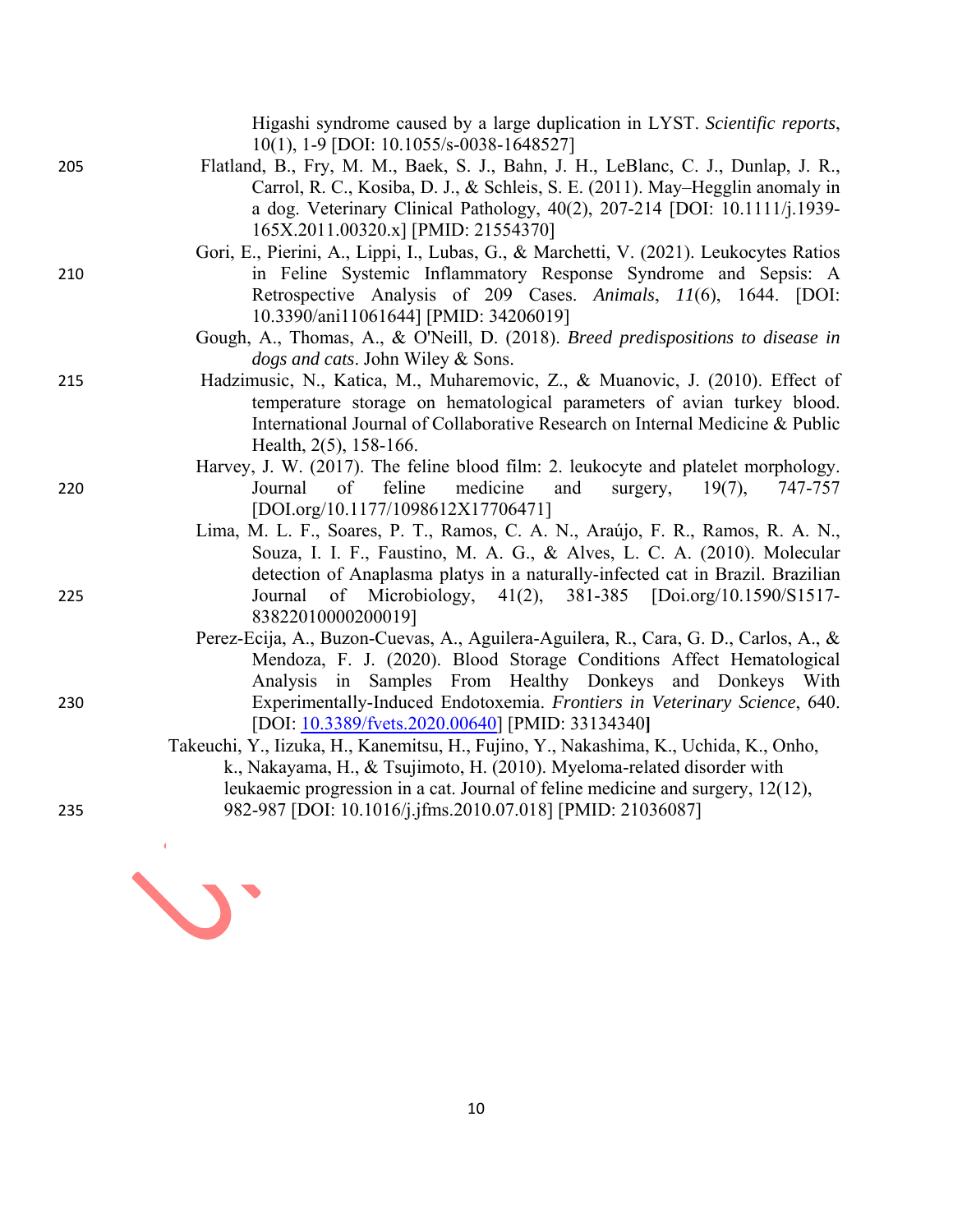# 240 **TABLE 1**

A comparison of the percentage of neutrophils with Döhle bodies or Döhle body‐like inclusions between

| Temperatures           | <b>RT</b>             | 4°C                                 |
|------------------------|-----------------------|-------------------------------------|
| Times                  |                       |                                     |
| T <sub>0</sub>         | $5.00 \pm 2.15$       |                                     |
| T <sub>2</sub>         | $21.00 \pm 3.07$      | $(P = 0.129^b)$<br>$14.00 \pm 2.45$ |
|                        | $(P = 0.028^{\circ})$ | $(P = 0.096^a)$                     |
| T <sub>8</sub>         | $24.87 \pm 4.38$      | $(P = 0.060^b)$<br>$20.37 \pm 2.92$ |
|                        | $(P < 0.001^{a^*})$   | $(P = 0.001^{a^*})$                 |
| T <sub>24</sub>        | $41.62 \pm 5.39$      | $(P = 0.111^b)$<br>$30.62 \pm 3.24$ |
| $RT:$ Room temperature | $(P < 0.001^{a^*})$   | $(P < 0.001^{a^*})$                 |

T2, T8, and T24 with T0, and RT and RF.

RT; Room temperature

<sup>a</sup> indicated that the comparison between  $T2$ ,  $T8$ ,  $T24$  with T0.

245 **b** indicated that the comparison between RT and RF.

\* indicated that significantly different following correction for multiple comparisons.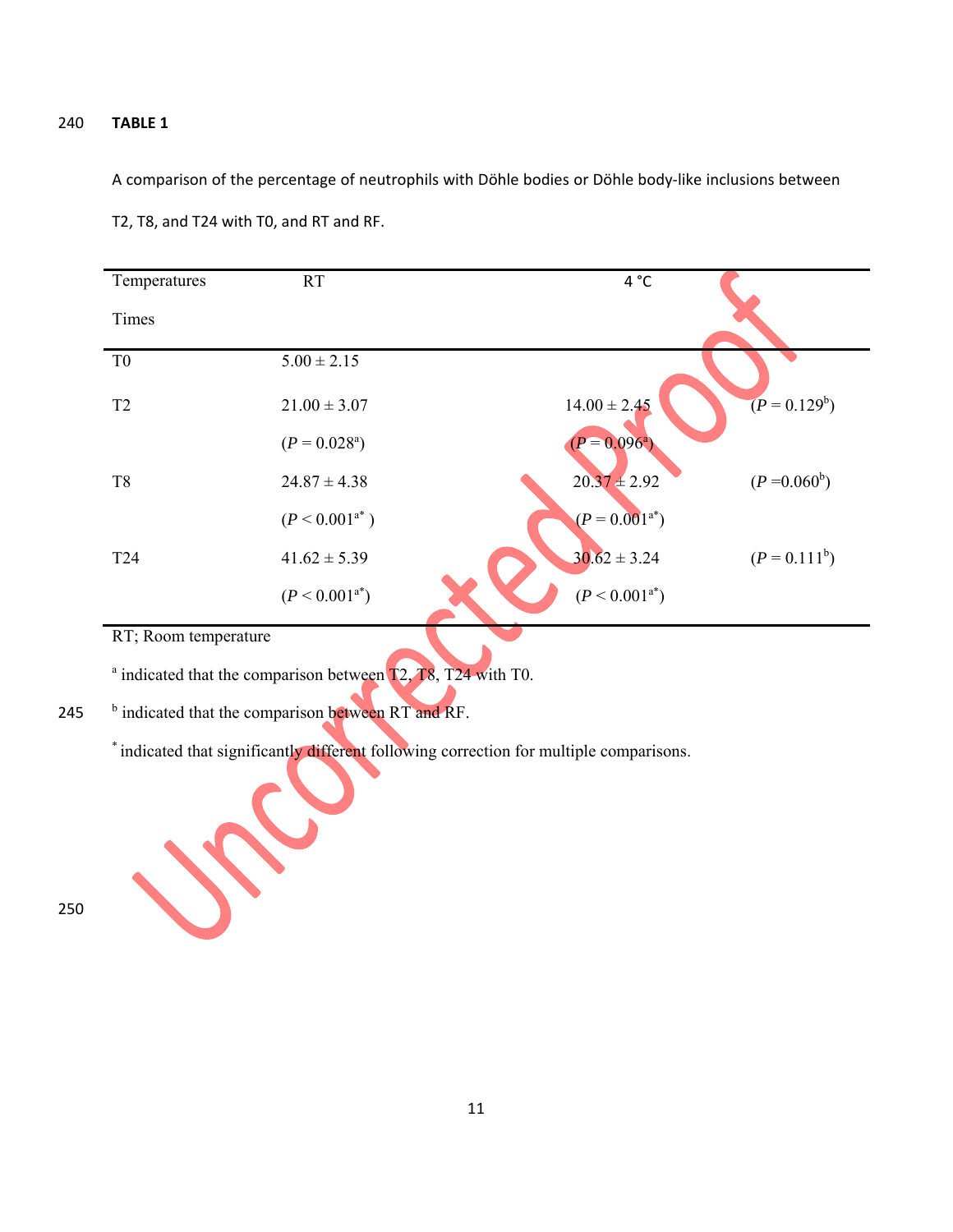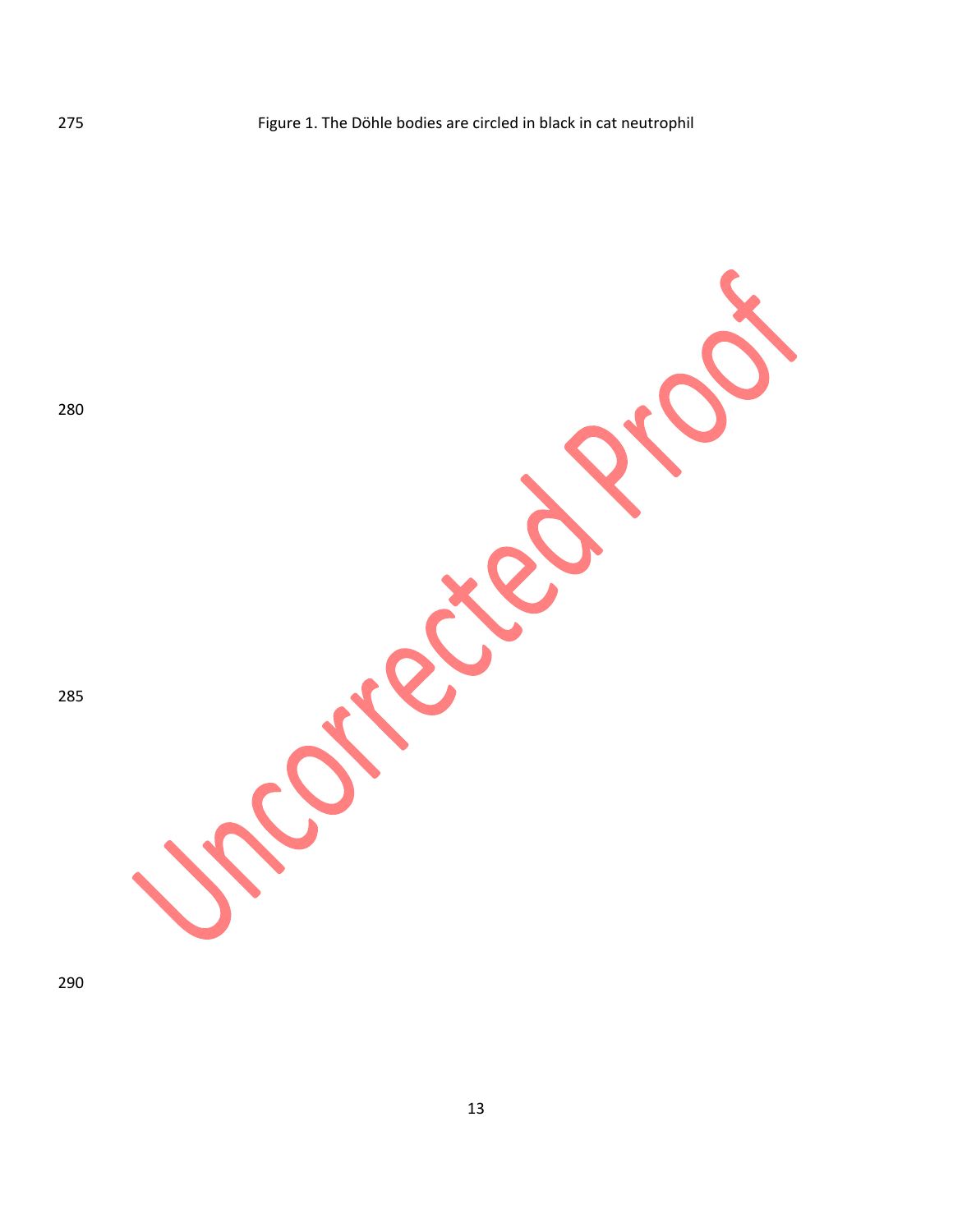

Figure 2. The Döhle body-like inclusion is circled in gray in cat neutrophil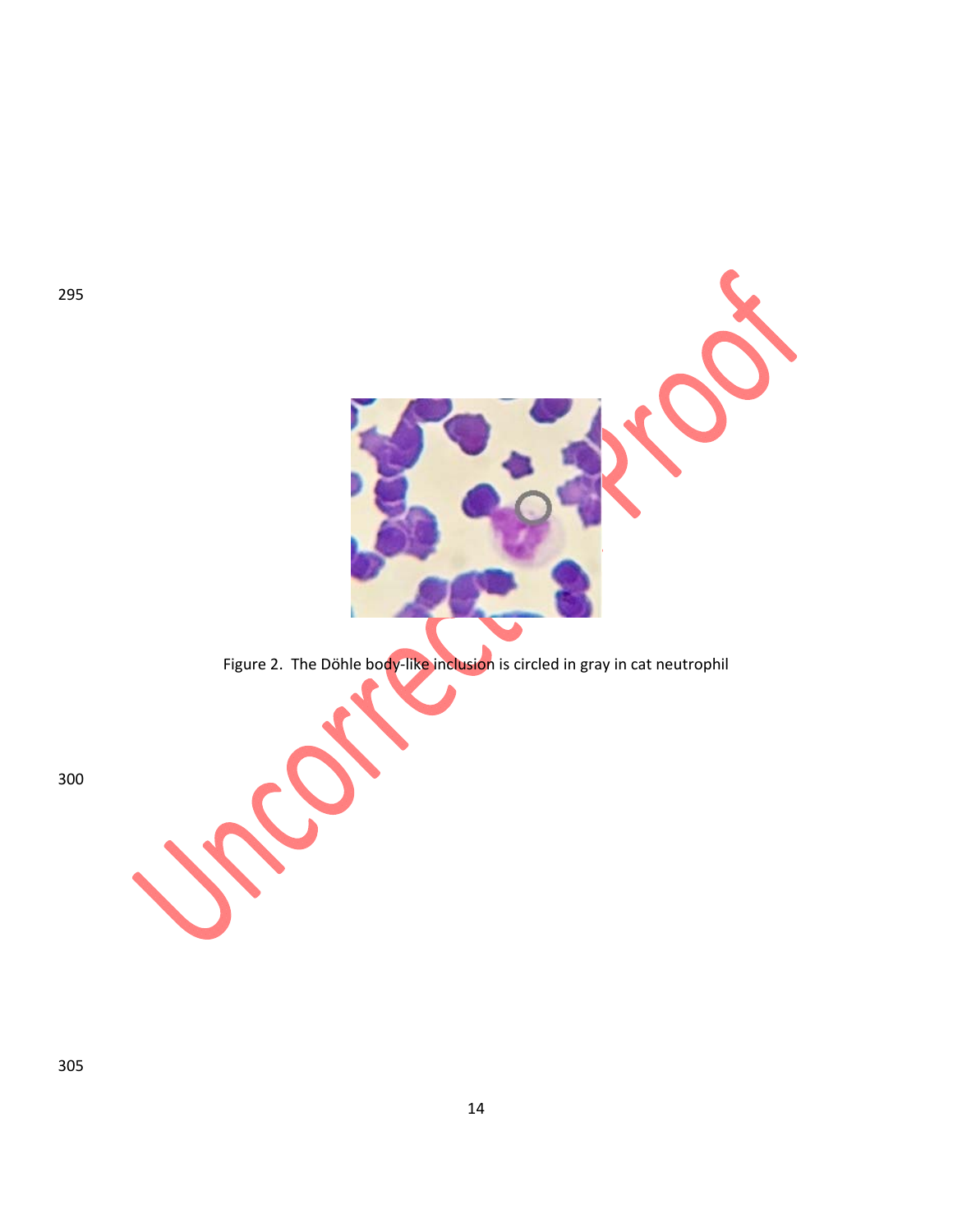

Figure 3. A histogram shows the progressive appearance of Döhle or Döhle-like cytoplasmic inclusions within each case for each temperature and time point. The Döhle-like cytoplasmic inclusions are displayed in orange, and the Döhle bodies are displayed in blue. A, Room temperature, B, 4 °C, T2: 2 h 320 post blood collected, T8: 8 h post blood collected, T24: 24 h post blood collected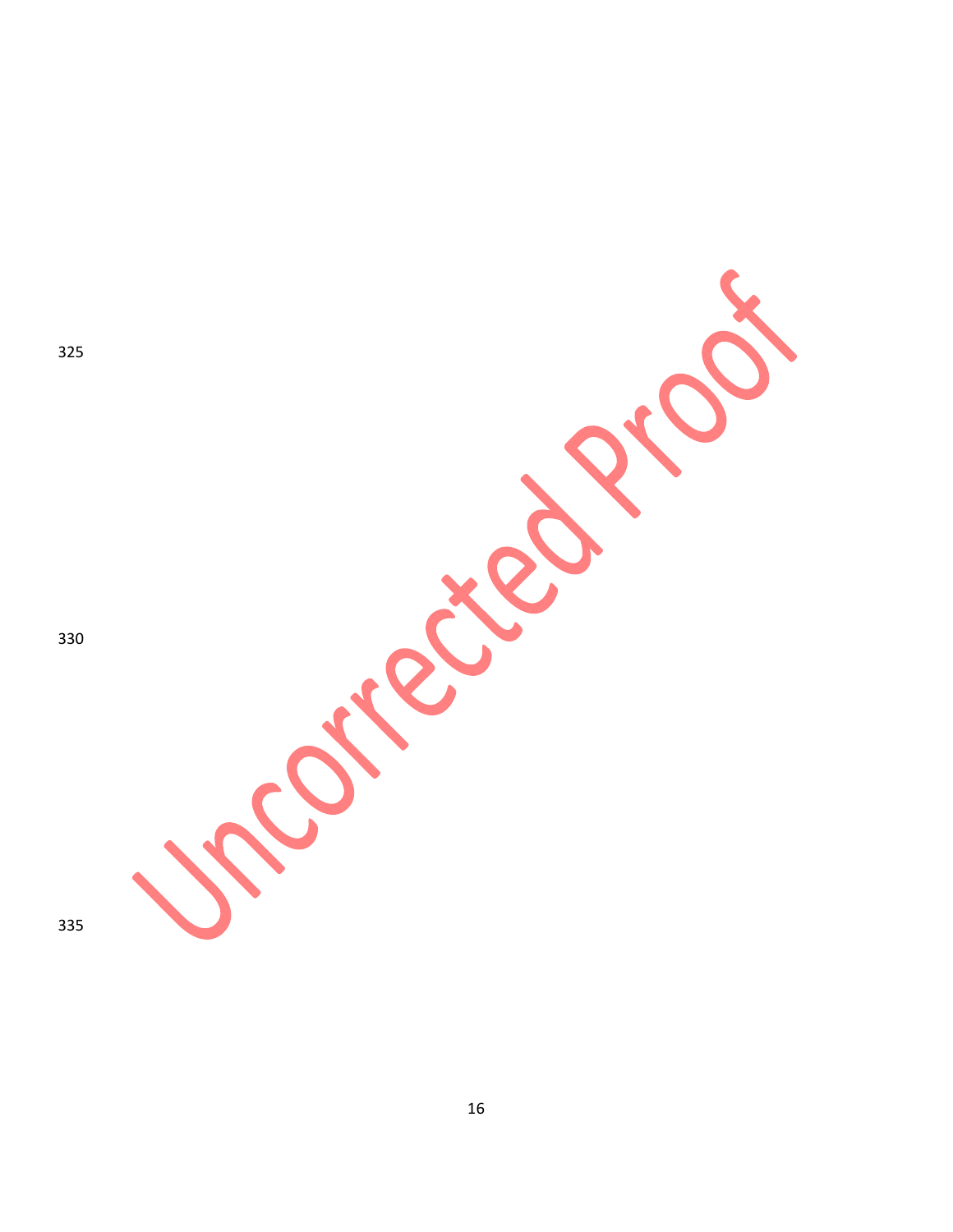**اثرات دما و زمان نگهداري خون بر گنجيدگي هاي دل و شبه دل در نوتروفيل هاي گربه** 340

**\* محمود رضا تبريزچي ، محمود احمدي همداني**

گروه علوم درمانگاهي، دانشكده دامپزشكي، دانشگاه سمنان، سمنان، ايران

345

**خلاصه** 

**زمينه مطالعه:** اهميت باليني تشخيص گنجيدگي هاي دل در نوتروفيل هاي گربه به عنوان يكي از مرسوم ترين تغييرات توكسيك، مطالعه عوامل پيش تحليلي مانند دما و زمان ذخيره سازي خون در شكل گيري اين تغييرات را ضروري كرده است**.**  350

**هدف:** مطالعه حاضر به دنبال بررسي تأثير زمان و دماي ذخيره سازي خون برگنجيدگي هاي دل يا شبه دل در نوتروفيل هاي گربه بود.

**روش كار:**

نمونه خون **EDTA** دار از هشت گربه بدون شواهدي از گنجيدگي هاي دل در گسترش هاي خون تازه **(0T (**بدست آمد. نمونهها در درجه حرارت اتاق (**RT** (و 4 درجه سانتيگراد، به عنوان دماهاي متداول نگهداري نمونه ها در آزمايشگاه نگهداري شدند. گسترش ها 2 ساعت **(2T(**، 8 ساعت **(8T (**و 24 ساعت **(24T (**پس از خونگيري براي هر دو دماي ذخيره سازي تهيه شدند. گنجيدگي هاي دل يا شبه دل در هر 355 گسترش به صورت رندوم ارزيابي شدند.

**نتايج:** درصد نوتروفيل هاي داراي گنجيدگي هاي دل يا شبه دل در**8 T** و**24 T** به ترتيب در درجه حرارت اتاق و 4 درجه سانتي گراد در مقايسه با **0T** به طور معني داري افزايش نشان داد (0/001>*P*(. گسترش هاي خوني تهيه شده از نمونه هاي خون نگهداري شده در درجه حرارت اتاق داراي نوتروفيلهاي حاوي اجسام دل يا گنجيدگي هاي شبه دل بيشتري نسبت به نمونههاي خون ذخيره شده ادر 4 درجه سانتيگراد بود. اختلاف آماري معني داري در درصد نوتروفيل هاي داراي اين گنجيدگي ها بين دو دما در هيجيك از زمان هاي ذخيره سازي 360 يافت نشد.